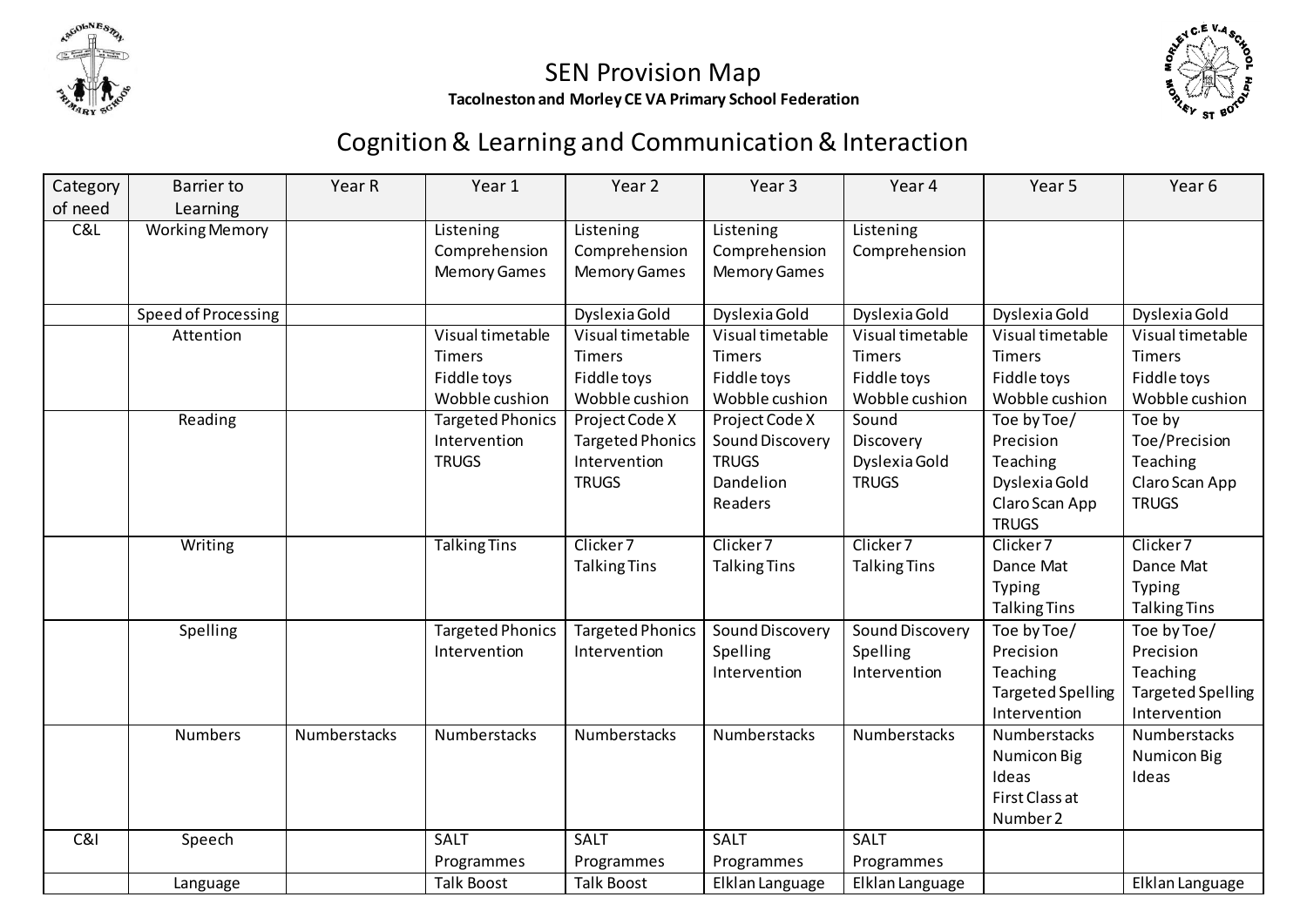|                    |                |               | Elklan Language | <b>Builders</b> | <b>Builders</b> |               | <b>Builders</b> |
|--------------------|----------------|---------------|-----------------|-----------------|-----------------|---------------|-----------------|
|                    |                |               | <b>Builders</b> |                 |                 |               |                 |
| Listening          |                | Listening     | Listening       | Listening       |                 |               |                 |
|                    |                | Comprehension | Comprehension   | Comprehension   |                 |               |                 |
|                    |                | Activities    | Activities      | Activities      |                 |               |                 |
| Social             |                | Nurture Group | Nurture Group   | Nurture Group   | Nurture Group   |               |                 |
| Communication      |                |               |                 | Forest Schools  | Forest Schools  |               |                 |
| Social Interaction |                | Nurture Group | Nurture Group   | Nurture Group   | Nurture Group   |               |                 |
|                    |                |               |                 | Forest Schools  | Forest Schools  |               |                 |
| Friendships        | <b>Buddies</b> |               | Nurture Group   | Nurture Group   | Nurture Group   | Nurture Group | Nurture Group   |
|                    |                |               |                 |                 |                 |               |                 |





## Social, Emotional & Mental Health and Physical/Sensory

| Category    | Barrier to      | Year R                | Year 1                                 | Year 2                                                                    | Year 3                                                                                                            | Year 4                                                                                                            | Year 5                                                                                                                                    | Year 6                                                                                                                             |
|-------------|-----------------|-----------------------|----------------------------------------|---------------------------------------------------------------------------|-------------------------------------------------------------------------------------------------------------------|-------------------------------------------------------------------------------------------------------------------|-------------------------------------------------------------------------------------------------------------------------------------------|------------------------------------------------------------------------------------------------------------------------------------|
| of need     | Learning        |                       |                                        |                                                                           |                                                                                                                   |                                                                                                                   |                                                                                                                                           |                                                                                                                                    |
| <b>SEMH</b> | Turn Taking     |                       | Nurture Group                          | Nurture Group                                                             | Forest School                                                                                                     | Forest School                                                                                                     | Forest School                                                                                                                             | Forest School                                                                                                                      |
|             | Anxiety         | <b>Crystal Carers</b> | <b>Crystal Carers</b><br>Nurture Group | <b>ELSA</b><br><b>Crystal Carers</b><br>Nurture Group<br>Therapeutic Play | <b>ELSA</b><br>Nurture Group<br>MTM/Young<br>Carers<br><b>Crystal Carers</b><br>Therapeutic Play<br>Forest School | <b>ELSA</b><br>MTM/Young<br>Carers<br><b>Crystal Carers</b><br>Nurture Group<br>Therapeutic Play<br>Forest School | <b>ELSA</b><br>MTM/Young<br>Carers<br><b>Crystal Carers</b><br><b>Adult Mentors</b><br>Nurture Group<br>Therapeutic Play<br>Forest School | <b>ELSA</b><br>MTM/Young<br>Carers<br>Crystal Carers<br><b>Adult Mentors</b><br>Nurture Group<br>Therapeutic Play<br>Forest School |
|             | Fear of Failure |                       | Nurture Group                          | <b>ELSA</b><br>Nurture Group<br>Therapeutic Play                          | <b>ELSA</b><br>Nurture Group<br>Therapeutic Play                                                                  | <b>ELSA</b><br>MTM/Young<br>Carers<br>Nurture Group<br>Therapeutic Play                                           | <b>ELSA</b><br>MTM/Young<br>Carers<br>Nurture Group<br>Therapeutic Play                                                                   | <b>ELSA</b><br>MTM/Young<br>Carers<br>Nurture Group<br>Therapeutic Play                                                            |
|             | Self Esteem     | <b>Crystal Carers</b> | <b>Crystal Carers</b>                  | <b>ELSA</b>                                                               | Nurture Group                                                                                                     | Nurture Group                                                                                                     | Nurture Group                                                                                                                             | Nurture Group                                                                                                                      |

## SEN Provision Map